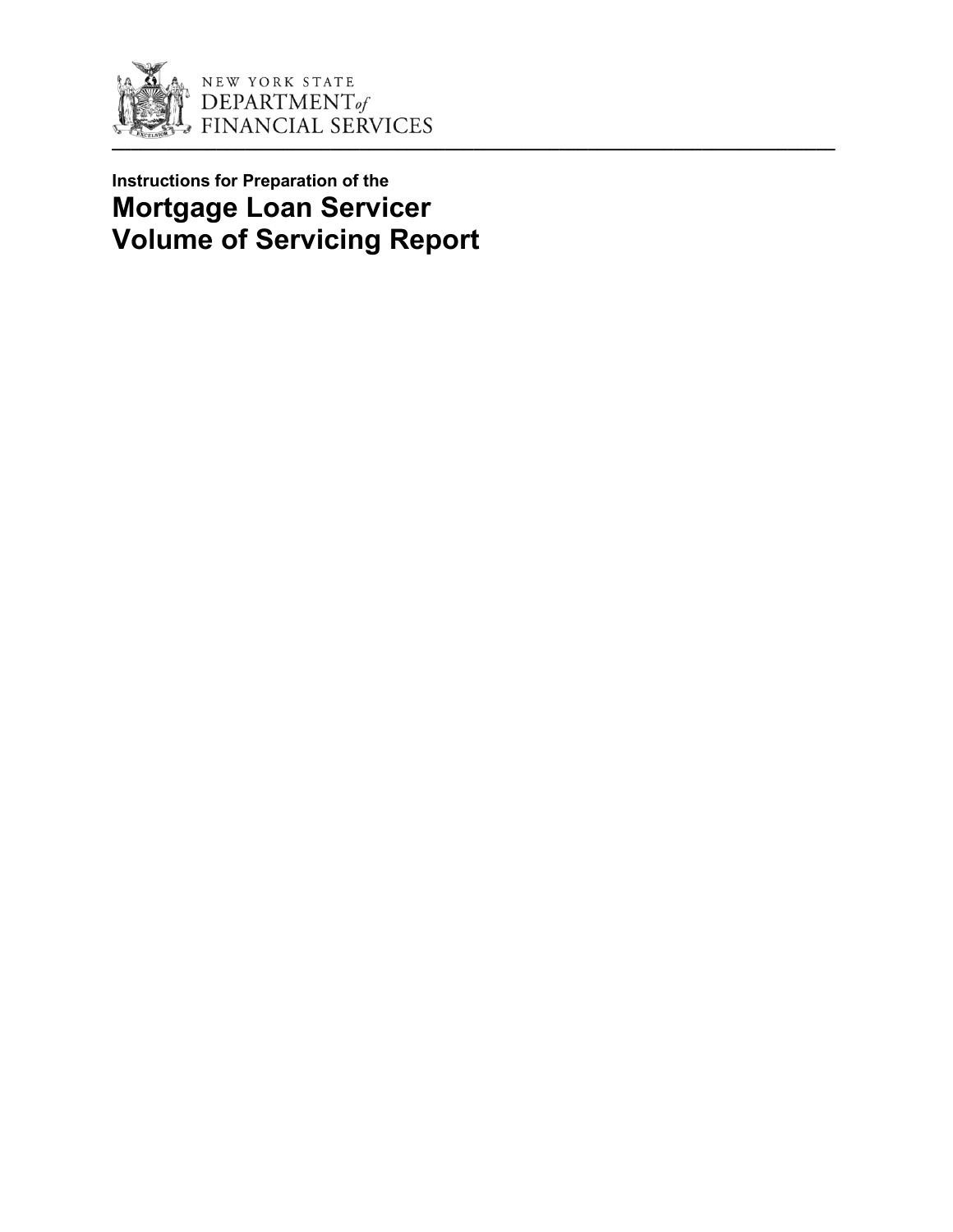# Mortgage Loan Servicer Volume of Servicing Report

 $\rightarrow$ 

# **I. FILING REQUIREMENTS:**

The Volume of Servicing Report ("VOSR") is submitted pursuant to Section 597 of the New York Banking Law and Part 419 of the Superintendent Regulations, which require that each Servicer that is either registered or required to be registered with the superintendent or that is an exempt organization regulated by the Superintendent to compile and submit to the Superintendent, regular or special reports in the format required by the Superintendent.

In addition, the New York State Department of Financial Services utilizes the information provided on the VOSR to assess the level of resources needed in its overall regulation and oversight of mortgage-related entities. Furthermore, gross revenue figures are an integral part of the Department's assessment process. Late filing of the VOSR and submission of erroneous information weaken the Department's ability to effectively assign examiner resources, timely finalize its billing process, and adequately analyze industry trends.

**Frequency:** Quarterly and a Single Annual Report The year-end "annual" report must encompass servicing activities for the full calendar year.

#### **Submission Deadline**

#### **Quarterly Reports: 30 Days after the end of each quarter.**

**Year-end Annual Report: Within 60 days of the calendar year-end**.

Late, incomplete, or inaccurate submissions may result in fines and/or other regulatory actions. Note: Section 44-a of the Banking Law allows the Superintendent to assess a penalty of up to \$2,000 per day for late or inaccurately filed reports. Furthermore, such penalty can be increased to \$20,000 per day, if the Department determines that the errors or omissions were not inadvertent or unintentional.

**Mortgage Loan Servicing Organizations** must complete **ALL** Sections of the Loan Servicer VOSR. **Only Electronic Filings are accepted. No manual Paperbased VOSR can be submitted to the Department** 

# **II. AFFIDAVIT/ATTESTATION:**

The owner or principal officer authorized to submit this report will be attesting **only** to the financial figures submitted in **Sections D through G**. The attestation does not apply to **Sections A and B** as this information is prefilled by the Department. If the pre-filled information does not reflect current information for the organization, please submit the report and send us a letter explaining the differences.

# **Specific Instructions**

**Important Note Regarding Dollar Amounts:** Report actual whole dollar amounts. For example, \$7,000,012.53 **must** be stated as \$7,000,013. If dollar amounts are reported in any other manner, the VOSR may be deemed incomplete or inaccurate and subject to penalty.

**Nationwide Mortgage Licensing System & Registry number (NMLS):** You are required to provide your NMLS number. The NMLS field requires all ten spaces to be filled. Therefore, you are required to input preceding zeroes before your NMLS number (e.g. 000000xxxx).

**Note:** If you do not have an NMLS number you will need to register with the NMLS. Instructions for registering with the NMLS can be downloaded at: [www.nation](http://mortgage.nationwidelicensingsystem.org/Pages/default.aspx)[widelicensingsystem.org.](http://mortgage.nationwidelicensingsystem.org/Pages/default.aspx)

### **Federal Employer Identification Number (EIN):**

Provide your nine-digit Federal Employer Identification Number (EIN). This number is also sometimes known as your Federal Tax Identification Number (TIN).

# **A. CONTACT INFORMATION**

### **Item A-1: Main Business Location (Pre -filled)**

Changes in the organization's name and address **must** have prior approval by the Department of Financial Services. For further information, consult the New York Mortgage Loan Servicer Registration Amendment Checklist posted to the Nationwide Multistate Licensing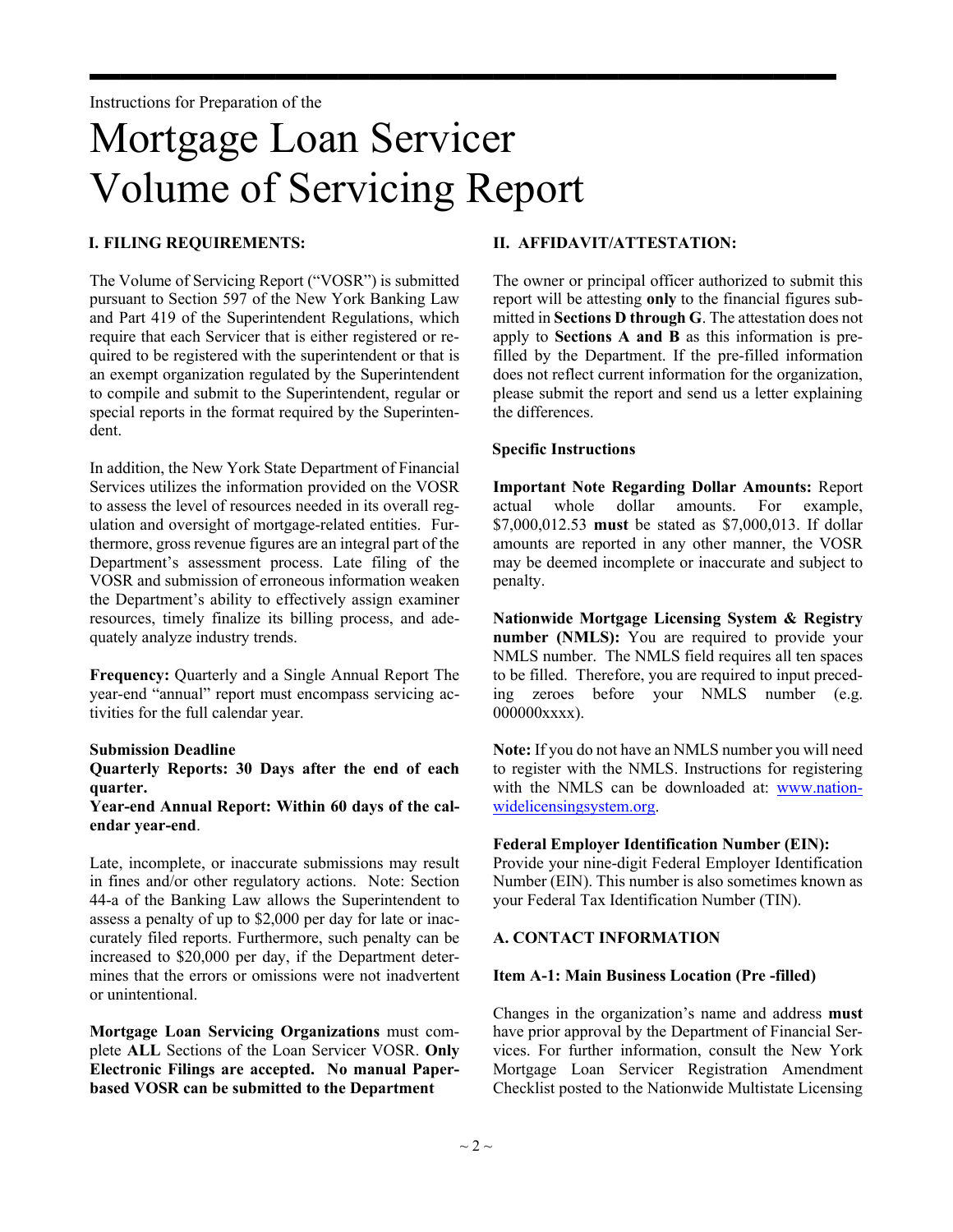# Mortgage Loan Servicer Volume of Servicing Report

 $\rightarrow$ 

System's (NMLS) website [https://mortgage.nation](https://mortgage.nationwidelicensingsystem.org/slr/Pages/DynamicLicenses.aspx?StateID=NY)[widelicensingsystem.org/slr/Pages/DynamicLi](https://mortgage.nationwidelicensingsystem.org/slr/Pages/DynamicLicenses.aspx?StateID=NY)[censes.aspx?StateID=NY](https://mortgage.nationwidelicensingsystem.org/slr/Pages/DynamicLicenses.aspx?StateID=NY)

# **Item A-2: Head of Organization (Pre-filled)**

State the full name, title, phone number, and e-mail address for the head of the organization (i.e., the chairperson, president, chief executive officer, or principal owner).

# **Item A-3: Overall Contact (Pre -filled)**

The organization **must** designate an Overall Contact who has the authority and ability to coordinate general Department of Financial Services business and inquiries, as well as to receive all Department mail. The Overall Contact should be able to address compliance issues such as financial reporting, audits, and fraud or abuse reports.

State the Overall Contact's full name, title, phone number, fax number, and e-mail address.

State the Overall Contact's mailing address only if it is different from the primary address listed in Item A-1.

### **Item A-4: Billing Contact (Optional)**

A Billing Contact receives bills from the Department of Financial Services and should have the authority to discuss issues such as late or otherwise delinquent bills. State the Billing Contact's full name, title, phone number, fax number, and e-mail address.

State the Billing Contact's mailing address only if it is different from the primary address listed in Item A-1.

### **Item A-5: Examination Contact (Optional)**

An Examination Contact coordinates examinations by the Department of Financial Services. If you choose to

designate an Examination Contact, be sure that this contact is a different person than the Overall Contact named in Item A-3.

State the Examination Contact's full name, title, phone number, fax number, and e-mail address.

State the Examination Contact's mailing address only if it is different from the primary address listed in Item A-1.

Include d/b/a, assumed, fictitious, and other names used by the organization.

# **B. GENERAL BUSINESS INFORMATION**

### **Item B-1: Alternate Business Names (Pre -filled)**

For the reporting period, list **all** names (other than what is listed in Item A-1) under which the organization conducted mortgage business on 1 - 4 family, residential properties in New York State. Attach additional pages as necessary.

### **C. REGULATORY ACTIONS**

During the reporting period or at any time since, other than New York, has any state, federal, or foreign regulatory authority denied, suspended, revoked, or restricted the authorization to conduct a financial services-related business by the organization or certain individuals associated with it? These individuals include the organization's owners, partners, stockholders (with 10% or more of voting stock in the company), directors, and officers.

Mark "Yes" or "No", as appropriate. If you mark "Yes", state the name of the regulatory authority, the type of regulatory action, the entity or individual that was subject to the action, the amount of the fine (if applicable), and the date of the action. Attach additional pages as necessary.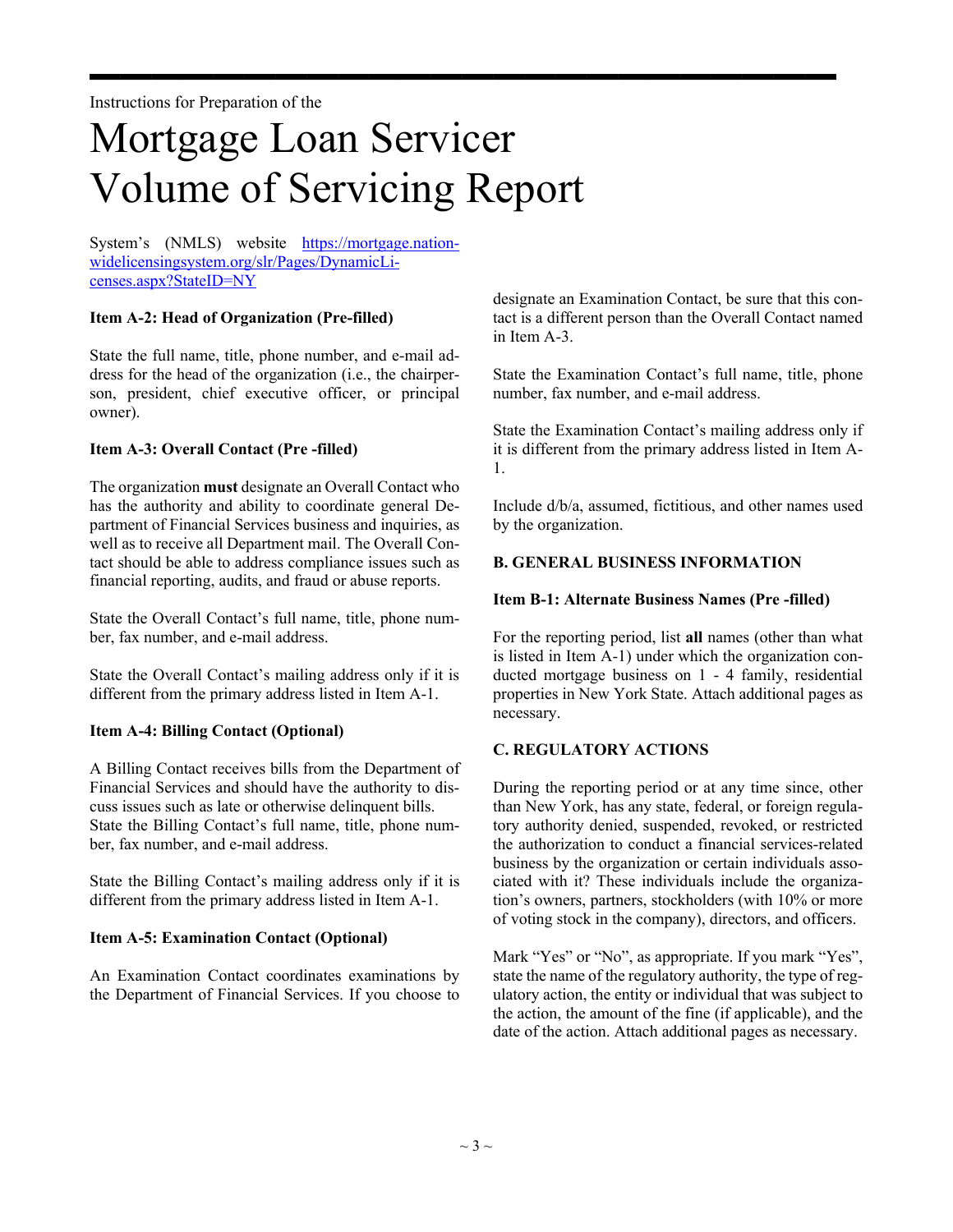# Mortgage Loan Servicer Volume of Servicing Report

 $\rightarrow$ 

# **D. LOAN SERVICING REVENUE**

**Note: Report actual whole dollar amounts.** Figures containing cents equaling 50 or more cents must be rounded up to the next dollar. For example, \$7,000,012.53 **must** be stated as \$7,000,013.

#### **Item D-1: Accounting Basis**

Mark the box next to the accounting basis (accrual or cash) used to report amounts in Part D. Be sure to mark only **one** box.

**Accrual Basis:** In accrual basis accounting, revenues are recorded when they are earned, whether or not they have been received. Expenses are recorded when they are incurred, whether or not they have been paid.

**Cash Basis:** In cash basis accounting, revenues are recorded when they are received, and expenses are recorded when they are paid.

**Note:** You **must** use one accounting basis consistently throughout Part D. If you are unsure which basis is used by the organization, consult your accountant.

### **Item D-2 Gross Revenue Earned**

**General Instructions:** For the reporting period, provide information on any revenue earned in connection with mortgage loans serviced for 1 - 4 family residential **properties located in New York State.**

- 1. Loan-Servicing: Include fees earned on first mortgage loans, second mortgage loans, reverse mortgage loans and all other loans for which your institution owns the mortgage servicing rights.
- 2. Loan Sub-Servicing: Include fees earned on loans for which your institution does not own the servicing rights. Also, include subservicing fees on loans subserviced for affiliates.
- 3. Servicing Advances: Include revenue from servicing advances.
- 4. Late Fees/charges: Include late charge penalties and fees collected from borrowers for loan processing expenses.
- 5. Bulk Sale of Servicing Rights: Include revenue from bulk sale of servicing rights. **Do not** include fees which are passed through or paid to third party.
- 6. Other Revenue: Include all other revenue not reported above, including fees collected for services such as credit report fees, appraisal fees, or an attorney fee. Do not include fees which are passed through or paid to third party.
- 7. Interest Revenue: Include interest revenue from servicing related to P&I and T&I custodial accounts.
- 8. Total Revenue Earned: The sum of fields 1 through 7 above. **Note:** This field is protected and **cannot** be altered.

# **E. AGGREGATE FIRST LIEN LOAN INFOR-MATION**

### **Item E-1: First Lien Amortizing (P & I) Loans Serviced on Properties Located in New York State.**

Provide information for prime, sub-prime and Alt-A first lien mortgage loans serviced during the reporting period for 1- 4 family, residential properties located in New York State. You may reference **Section 419.8** of the Regulations.

Provide a breakdown of these mortgage loans using the categories in the tables below.

# **Note: If the company doesn't offer such services or category is not applicable, must input zero into the designated column.**

### **Breakdown by Loan Type**

The table for reporting the number of loans serviced and the unpaid principal balance is divided into **seven** categories, as follows: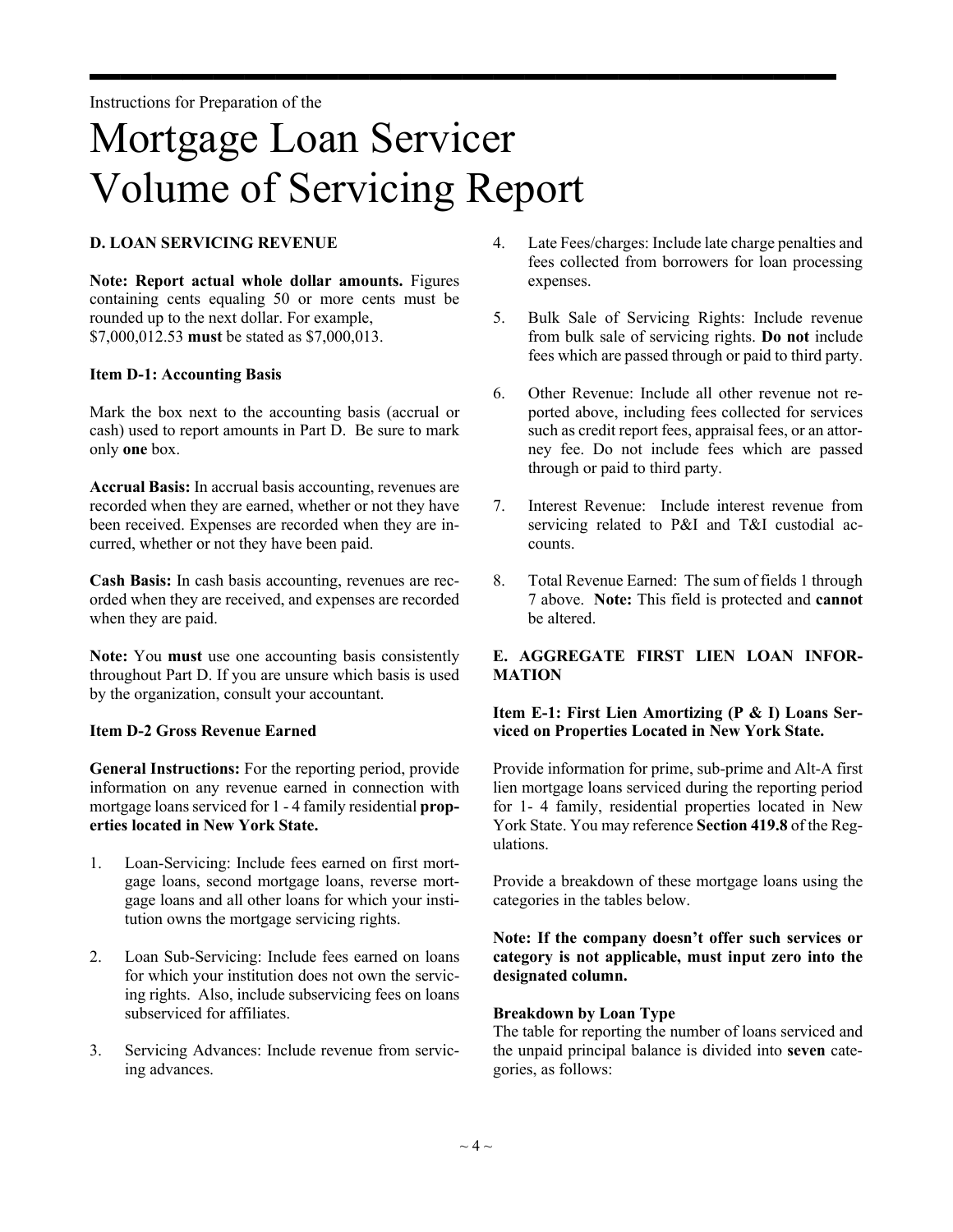# Mortgage Loan Servicer Volume of Servicing Report

 $\rightarrow$ 

1. Veteran Affairs: Include the number of loans and the unpaid principal balance for VA loans here. Do not include High Cost Home Loans.

2. Federal Housing Administration: Include the number of loans and the unpaid principal balance for FHA loans here. Do not include High Cost Home Loans.

3. Conventional: Include the number of loans and the unpaid principal balance for Conventional loans (i.e., non-VA/FHA loans) here, regardless of whether they are conforming to secondary market requirements or standards. Do not include High Cost Home Loans.

4. Non-conforming /Jumbo: Include the number of loans and the unpaid principal balance for nonconforming/Jumbo loans which exceed FMNA/FHLMC limits. Do not include High Cost Home Loans.

5. High Cost Home Loans: Include the number of loans and the unpaid principal balance for High Cost Home Loans here.

6. Reverse Mortgage: Include the number of loans and the unpaid principal balance for reverse mortgages here.

# 7. **U.S Department of Agriculture: Include the number of loans and the unpaid principal balance for USDA loans here. Do not include High Cost Home Loans.**

8. Total: The sum of fields **1 through 7 above**. Note: This field is protected and cannot be altered.

# **Item E-2: First Lien Amortizing (P & I) Loans Serviced on Properties Located in the U.S. (Including New York State).**

Provide information for prime, sub-prime and Alt-A first lien mortgage loans serviced during the reporting period for 1- 4 family, residential properties located in the U.S. (Including New York State). You may reference **Section 419.8** of the Regulations.

Provide a breakdown of these mortgage loans using the categories in the tables below.

# **Note: If the company doesn't offer such services or category is not applicable, must input zero into the designated column.**

### **Breakdown by Loan Type**

The table for reporting the number of loans serviced and the unpaid principal balance is divided into **seven** categories, as follows:

1. Veteran Affairs: Include the number of loans and the unpaid principal balance for VA loans here. Do not include High Cost Home Loans.

2. Federal Housing Administration: Include the number of loans and the unpaid principal balance for FHA loans here. Do not include High Cost Home Loans.

3. Conventional: Include the number of loans and the unpaid principal balance for Conventional loans (i.e., non-VA/FHA loans) here, regardless of whether they are conforming to secondary market requirements or standards. Do not include High Cost Home Loans.

4. Non-conforming /Jumbo: Include the number of loans and the unpaid principal balance for nonconforming/Jumbo loans which exceed FMNA/FHLMC limits. Do not include High Cost Home Loans.

5. High Cost Home Loans: Include the number of loans and the unpaid principal balance for High Cost Home Loans here.

6. Reverse Mortgage: Include the number of loans and the unpaid principal balance for reverse mortgages here.

# 7. **U.S Department of Agriculture: Include the number of loans and the unpaid principal balance for USDA loans here. Do not include High Cost Home Loans.**

8. Total: The sum of fields **1 through 7 above**. Note: This field is protected and cannot be altered.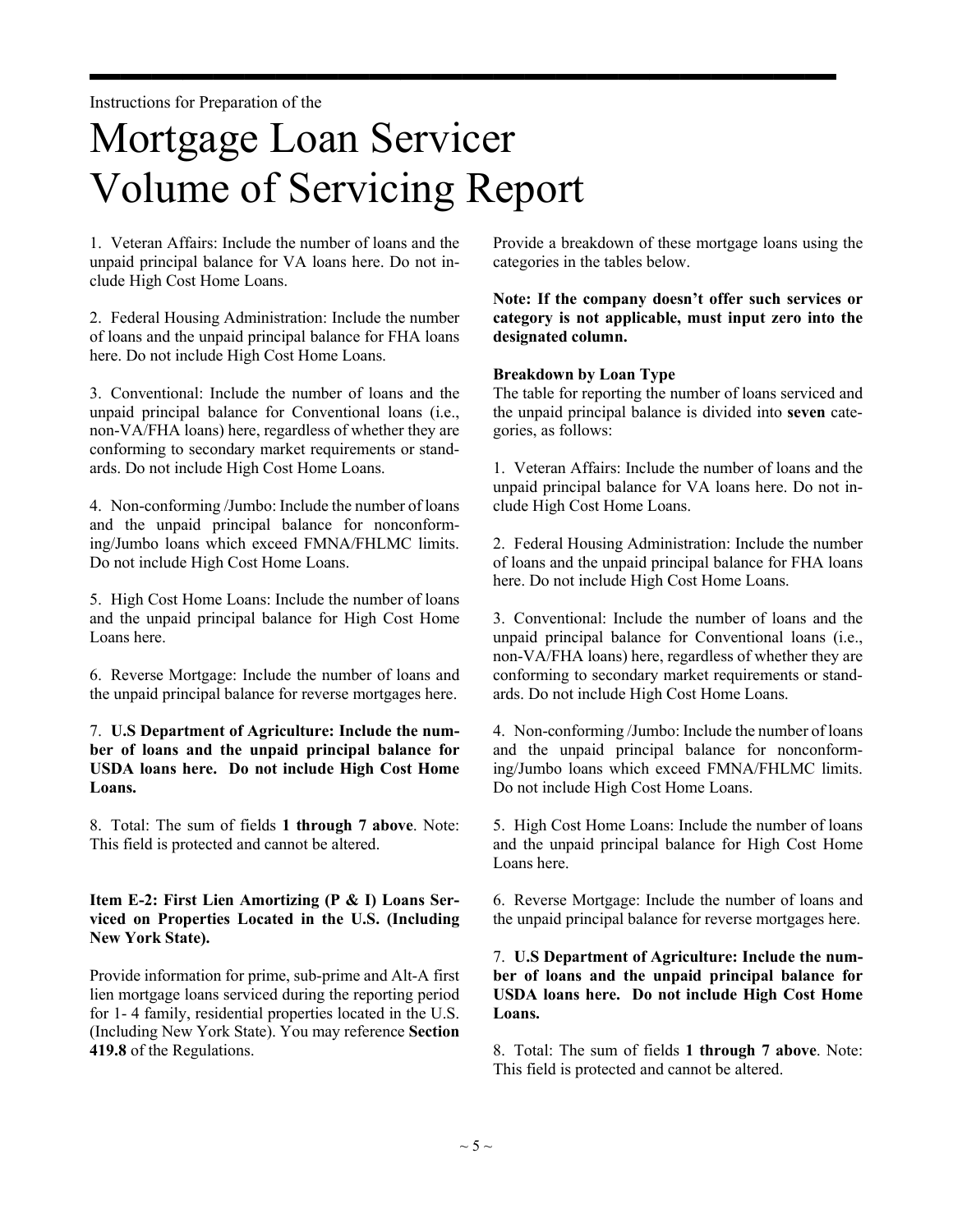# Mortgage Loan Servicer Volume of Servicing Report

 $\rightarrow$ 

# **Item E-3: Junior Lien Amortizing (P &I) Loans Serviced on Properties Located in New York State.**

Provide information for prime, sub-prime and Alt-A for junior lien mortgage loans (including HELOS and HEL-OCS) serviced during the reporting period for  $1 - 4$  family, residential properties located in New York State.

#### **Note: If the company doesn't offer such services or category is not applicable, must input zero into the designated column.**

### **Junior Lien Type**

Provide the breakdown by loan types for junior lien mortgage loans serviced for the reporting period for 1 – 4 family, residential properties located in New York State. You may reference **Section 419.8** of the Regulations.

The table for reporting the number of loans serviced and the unpaid principal balance is divided into three categories, as follows:

- 1. Open Ended: Include the number of loans and the unpaid principal balance for Open Ended loans here. **Do not** include High Cost Home Loans.
- 2. Closed Ended: Include the number of loans and the unpaid principal balance for Closed Ended loans here. **Do not** include High Cost Home Loans.
- 3. High Cost Home Loans: Include the number of and the unpaid principal balance for High Cost Home Loans here.
- 4. Total: The sum of fields 1 through 3 above. **Note:** This field is protected and **cannot** be altered.

# **Item E-4: Junior Lien Amortizing (P &I) Loans Serviced on Properties in the U.S. (Including New York State).**

Provide information for prime, sub-prime and Alt-A for junior lien mortgage loans (including HELOS and HEL-

OCS) serviced during the reporting period for  $1 - 4$  family, residential properties located in the U.S. (including New York State).

### **Junior Lien Loan Type**

Provide the breakdown by loan types for junior lien mortgage loans serviced for the reporting period for  $1 - 4$  family, residential properties located in the U.S. (including New York State). You may reference **Section 419.8** of the Regulations.

### **Note: If the company doesn't offer such services or category is not applicable, must input zero into the designated column.**

The table for reporting the number of loans serviced and the unpaid principal balance is divided into three categories, as follows:

- 1. Open Ended: Include the number of loans and the unpaid principal balance for Open Ended loans here. Do not include High Cost Home Loans.
- 2. Closed Ended: Include the number of loans and the unpaid principal balance for Closed Ended loans here. Do not include High Cost Home Loans.
- 3. High Cost Home Loans: Include the number of and the unpaid principal balance for High Cost Home Loans here.
- 4. Total: The sum of fields 1 through 3 above. **Note:** This field is protected and **cannot** be altered.

### **Item E-5: Loans in Forbearance**

Provide information for all New York loans that are in forbearance as of the end of the calendar quarter.

# **Note: If the company doesn't offer such services or category is not applicable, must input zero into the designated column.**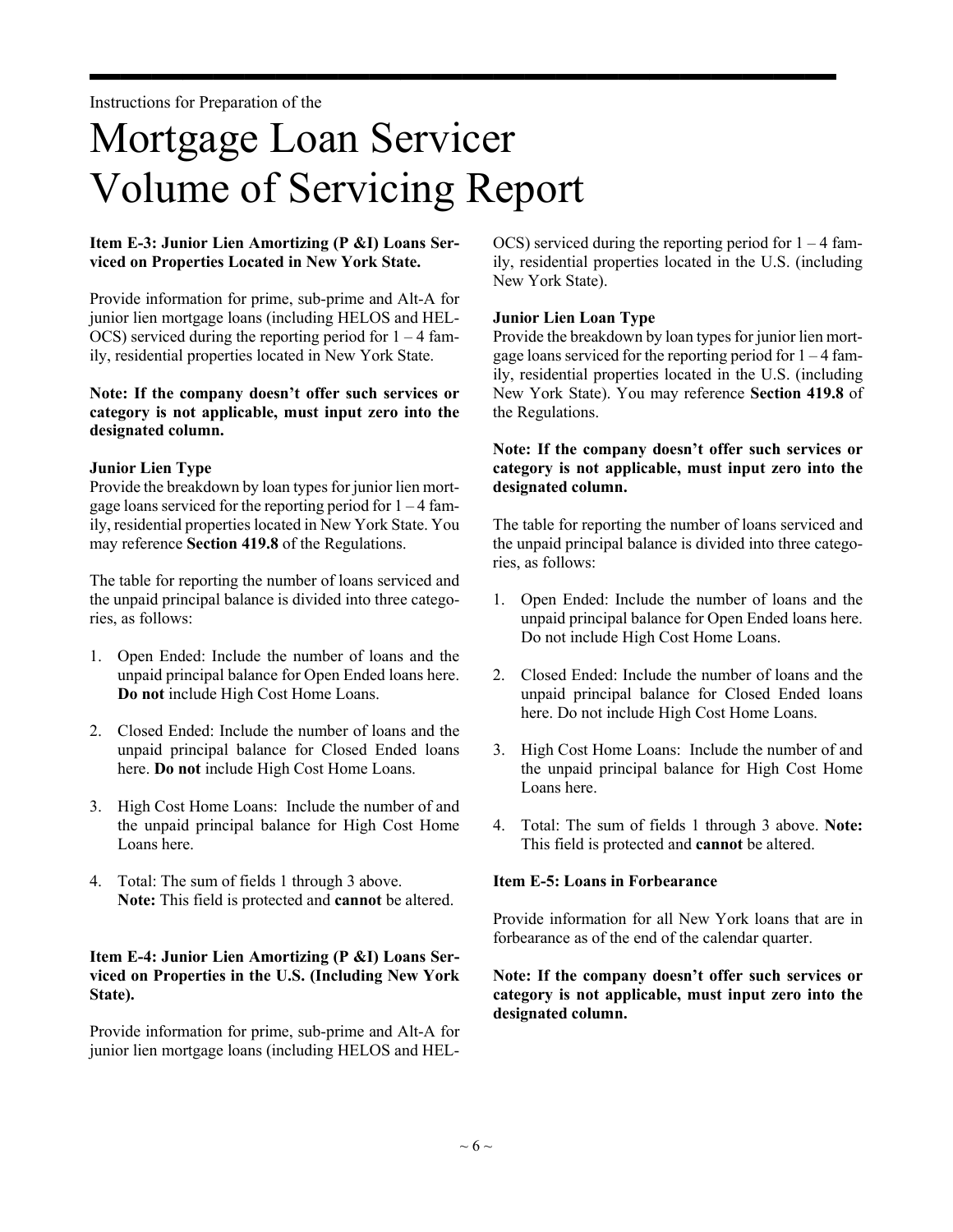# Mortgage Loan Servicer Volume of Servicing Report

 $\rightarrow$ 

# **Total Loans in Forbearance**

Provide the breakdown by forbearance type for mortgage loans serviced for the reporting period for 1-4 family, residential properties located in New York State.

The table for reporting this information is divided into three categories, as follows:

- 1. Under Care Act: Include the number of and the unpaid principal balance for loans in forbearance covered by the provisions of the CARES Act.
- 2. Under 9-X of NY Banking Law: Include the number of and the unpaid principal balance for loans placed in forbearance covered by the provisions of NY Banking Law 9-X.
- 3. Non COVID-19 related Forbearance Loans: Include the number of and the unpaid principal balance for loans in forbearance. Do not include forbearances covered by the provisions of the CARES Act or NY Banking Law 9-X.
- 4. Total: The sum of fields 1 through 3 above. Note: This field is protected and cannot be altered.

### **FNMA Loans in Forbearance:**

Provide the breakdown by forbearance type for mortgage loans guaranteed by FNMA that are serviced for the reporting period for 1-4 family, residential properties located in New York State.

The table for reporting this information is divided into two categories, as follows:

- 1. Non COVID-19 related FNMA Loans: Include the number of and the unpaid principal balance for loans in forbearance. Do not include forbearances covered by the provisions of the CARES Act or NY Banking Law 9-X.
- 2. COVID-19 related FNMA Loans: Include the number of and the unpaid principal balance for loans in forbearance covered by the provisions of the CARES Act or NY Banking Law 9-X.

3. Total: The sum of fields 1 and 2 above. Note: This field is protected and cannot be altered.

#### **FHLMC Loans in Forbearance**:

Provide the breakdown by forbearance type for mortgage loans guaranteed by FHLMC that are serviced for the reporting period for 1-4 family, residential properties located in New York State.

The table for reporting this information is divided into two categories, as follows:

- 1. Non COVID-19 related FHLMC Loans: Include the number of and the unpaid principal balance for loans in forbearance. Do not include forbearances covered by the provisions of the CARES Act or NY Banking Law  $9-X$ .
- 2. COVID-19 related FHLMC Loans: Include the number of and the unpaid principal balance for loans in forbearance covered by the provisions of the CARES Act or NY Banking Law 9-X.
- 3. Total: The sum of fields 1 and 2 above. Note: This field is protected and cannot be altered.

### **GNMA Loans in Forbearance**:

Provide the breakdown by forbearance type for mortgage loans guaranteed by GNMA that are serviced for the reporting period for 1-4 family, residential properties located in New York State.

The table for reporting this information is divided into two categories, as follows:

- 1. Non COVID-19 related GNMA Loans: Include the number of and the unpaid principal balance for loans in forbearance. Do not include forbearances covered by the provisions of the CARES Act or NY Banking Law 9-X.
- 2. COVID-19 related GNMA Loans: Include the number of and the unpaid principal balance for loans in forbearance covered by the provisions of the CARES Act or NY Banking Law 9-X.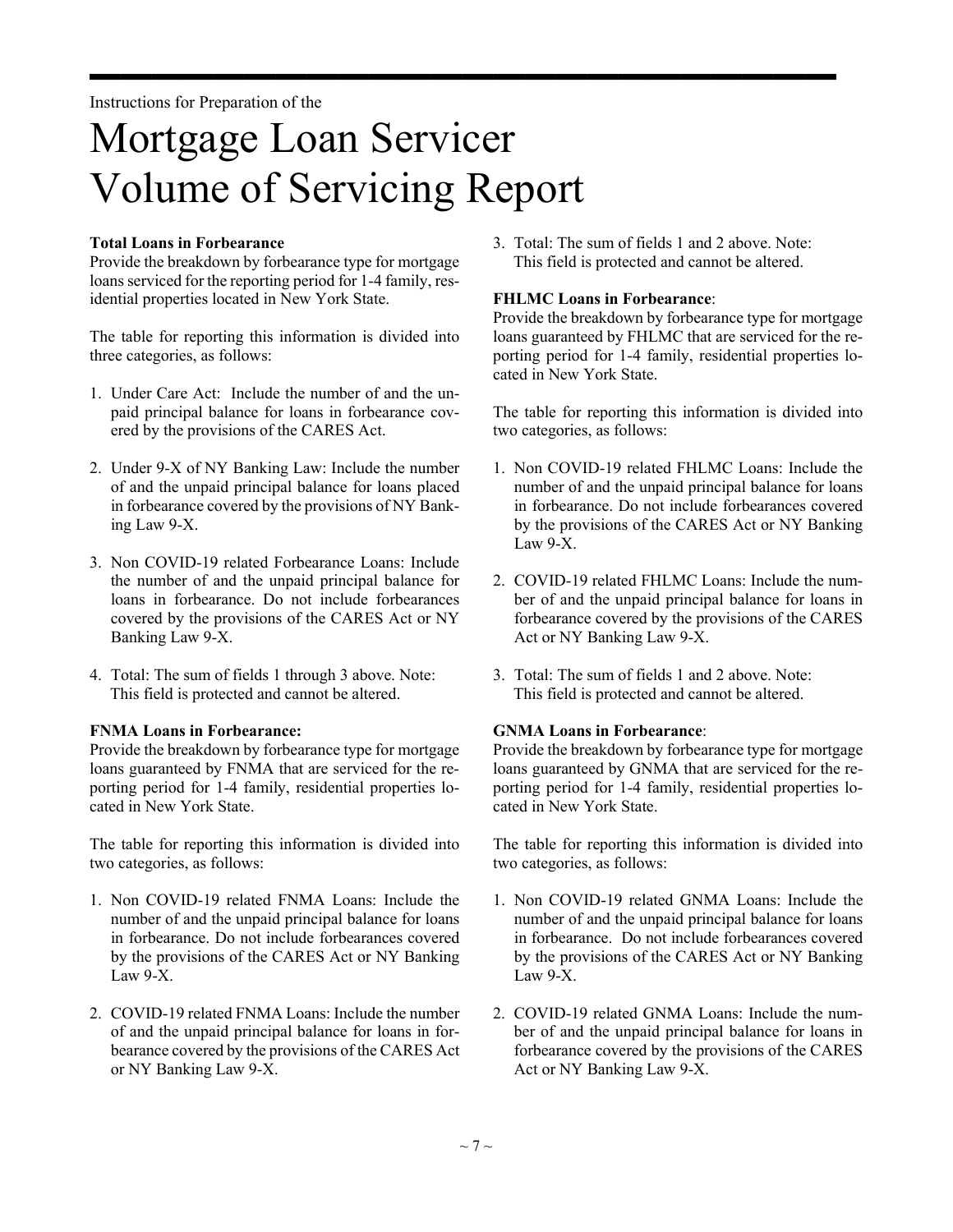# Mortgage Loan Servicer Volume of Servicing Report

 $\rightarrow$ 

3. Total: The sum of fields 1 and 2 above. Note: This field is protected and cannot be altered.

### **Private Label/Portfolio Loans in Forbearance:**

Provide the breakdown by forbearance type for Private Label or Portfolio mortgage loans that are serviced for the reporting period for 1-4 family, residential properties located in New York State.

The table for reporting this information is divided into two categories, as follows:

- 1. Non COVID-19 related PLS/Portfolio Loans: Include the number of and the unpaid principal balance for loans in forbearance. Do not include forbearances covered by the provisions of the CARES Act or NY Banking Law 9-X.
- 2. COVID-19 related PLS/Portfolio Loans: Include the number of and the unpaid principal balance for loans in forbearance covered by the provisions of the CARES Act or NY Banking Law 9-X.
- 3. Total: The sum of fields 1 and 2 above. Note: This field is protected and cannot be altered.

# **F. MORTGAGE LOANS IN DEFAULT AND FORECLOSURE**

### **Item F-1: First Lien Mortgage Loans in Payment Default Being Serviced**

Provide the number of loans serviced and the unpaid principal balance for all first lien mortgage loans that the organization is servicing that are in payment default for 1 – 4 family, residential properties located in New York State. You may reference **Section 419.8** of the Regulations.

**Note: If the company doesn't offer such services or category is not applicable, must input zero into the designated column.**

**Table 2-A: Further Details on Rate Structure for First Lien Loans in Payment Default by length of payment delinquency** 

The tables for reporting the number of loans serviced and the unpaid principal balance for **fixed rate**, **adjustable rate**, and **sub-prime** first lien mortgage loans, for the length of payment delinquency, is divided into four categories, as follows:

- 1. 30 Days: Include the number of and the unpaid principal balance for loans 30 days late here.
- 2. 31-60 Days: Include the number of and the unpaid principal balance for loans 31-60 days late here.
- 3. 61-90 Days: Include the number of and the unpaid principal balance for loans 31-60 days late here.
- 4. More than 91 Days: Include the number of and the unpaid principal balance for loans more than 91 days late here.
- 5. Total: The sum of fields 1 through 4 above. **Note:** This field is protected and **cannot** be altered.

# **Item F-2, Junior Lien Mortgage Loans in Payment Default Being Serviced**

Provide the number of loans serviced and the unpaid principal balance for junior lien mortgage loans that the organization is servicing that are in payment default for 1 – 4 family, residential properties located in New York State. You may reference Section 419.8 of the Regulations.

**Note: If the company doesn't offer such services or category is not applicable, must input zero into the designated column.** 

# **Table 2-A: Further Details on Rate Structure for Junior Lien Loans in Payment Default by length of payment delinquency**

The tables for reporting the number of loans serviced and the unpaid principal balance for **fixed rate, adjustable rate, and sub-prime** junior lien mortgage loans, for the length of payment delinquency, is divided into four categories, as follows: